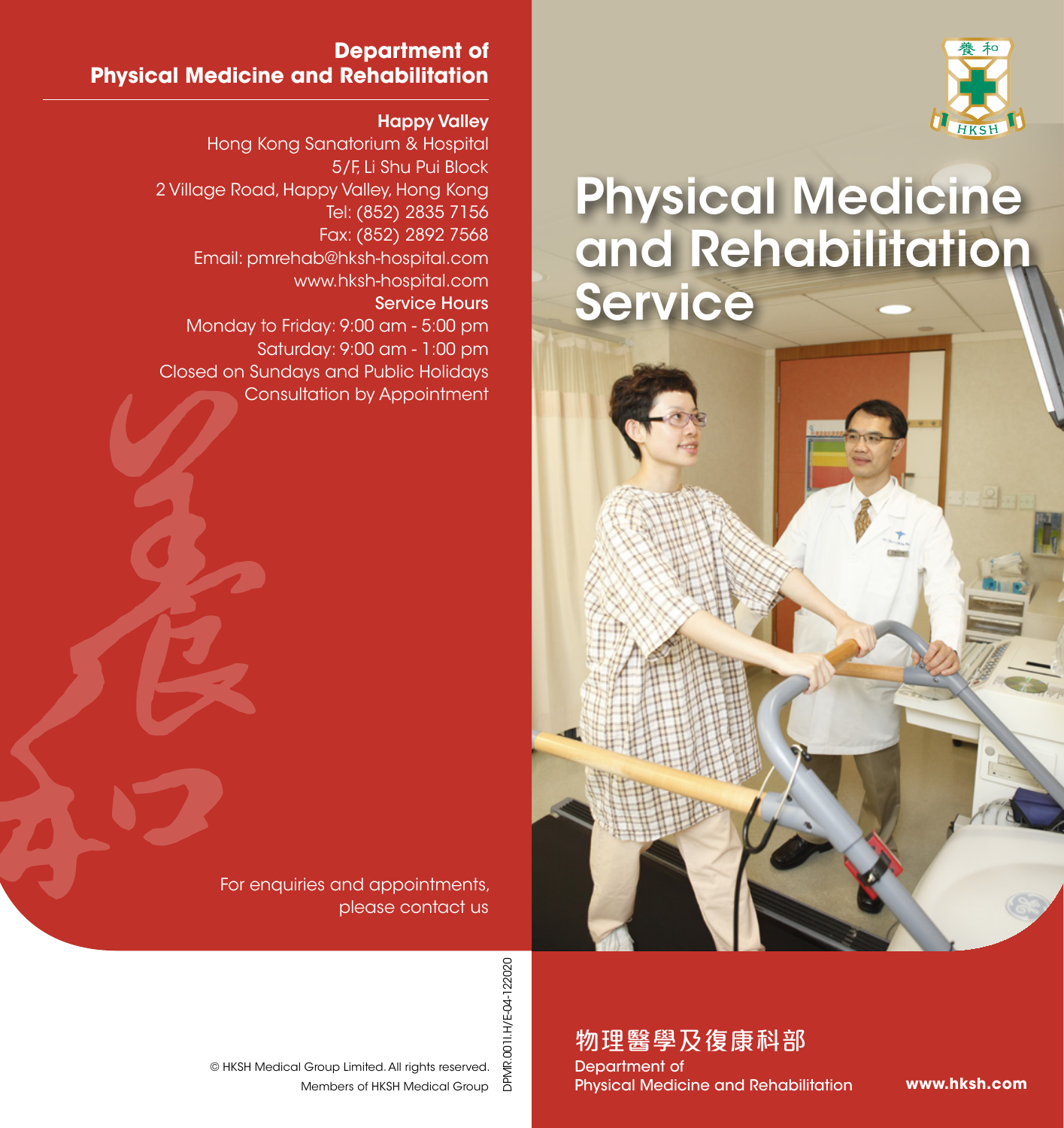Physical Medicine and Rehabilitation is a medical specialty aiming to restore the health and functional abilities of people after disease and injury such as stroke, spinal cord injury, amputation, nerve injury, joint replacement, spinal pain or other chronic pain conditions. Through diagnosis, evaluation and medical management, our interdisciplinary team works together to help patients increase their function ability, alleviate pain and disability, and maximise performance at work, in school, during recreation and in all other aspects of life.

The Department of Physical Medicine and Rehabilitation provides comprehensive consultation, special diagnostic and rehabilitative services through the coordinated efforts of its medical specialists and therapists. Inpatient rehabilitation beds are available with special emphasis on the rehabilitation needs of patients with acquired brain injury, stroke, spinal cord injury, neuromuscular conditions, orthopaedic conditions and chronic pain conditions. Outpatient services are available at the Rehabilitation Centre located at the 5/F of Li Shu Pui Block, which include:

- 1. Comprehensive Rehabilitation Consultation
- 2. Electrodiagnostic Examination
- 3. Physiotherapy
- 4. Occupational Therapy
- 5. Speech Therapy
- 6. Orthotics and Prosthetics
- 7. Clinical Psychology
- 8. Dietetic Service

## Multidisciplinary Programmes Electrodiagnosis Examination



Our Electrodiagnosis Laboratory is the only laboratory in Hong Kong where all electrodiagnostic tests are fully conducted by our Electrodiagnostic Medicine Specialist certified by the American Board of Electrodiagnostic Medicine and the Canadian Society of Clinical Electrophysiologists according to the American Association of Neuromuscular and Electrodiagnostic Medicine Practice Guidelines.

Wide-ranging examinations are conducted in the laboratory, including nerve conduction studies, neuromuscular junction studies and needle electromyography. These examinations are conducted for the diagnoses of peripheral nerve and muscle disorders such as carpal tunnel syndrome, ulnar nerve and other peripheral nerve entrapment, radiculopathy, plexopathy, peripheral nerve injury, facial nerve palsy, diabetic and other forms of hereditary and acquired peripheral neuropathy, myasthenia gravis, amyotrophic lateral sclerosis, progressive muscular atrophy, polymyositis and other forms of myopathy, as well as disorders such as Guillain-Barré Syndrome.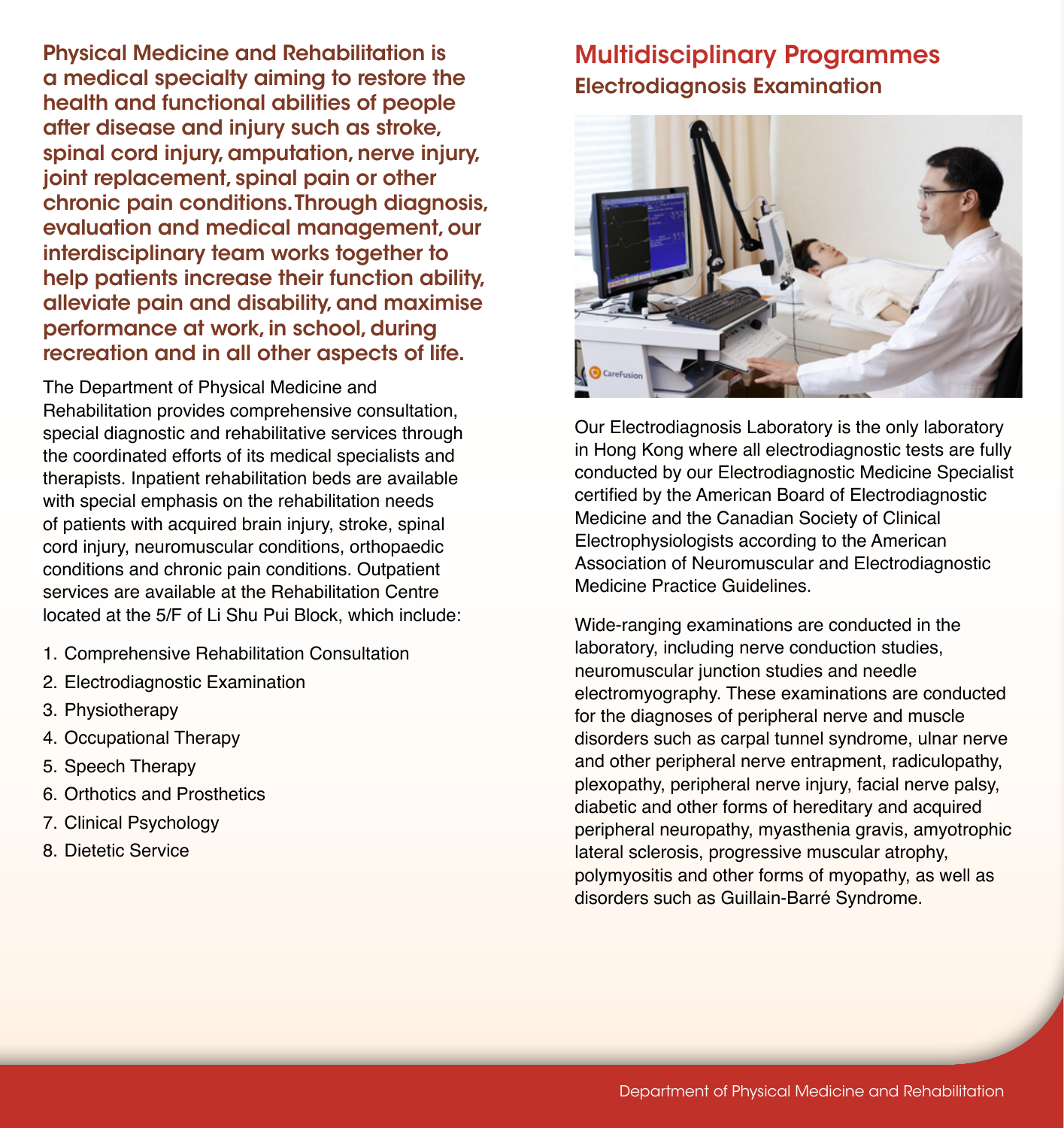# Stroke Rehabilitation

Recovering from a stroke can be one of the greatest challenges an individual will ever face. Medical research studies show that early and specialised stroke rehabilitation under the guidance of an interdisciplinary team can help optimise patients' physical and cognitive recovery, improve functional independence and enhance quality of life. Studies also indicate that where a stroke patient goes for treatment and rehabilitation can make all the difference in his or her recovery. HKSH delivers a comprehensive programme of medical, nursing and therapy care to meet the individual needs of each stroke patient.

### Treatment Goals

- Restore physical function and enhance the required skills for daily activities
- Build muscle strength, improve balance and regain mobility
- Improvement in speech, swallowing and nutrition
- Address cognitive, emotional or behavioural issues and develop new cognitive and behavioural strategies to compensate for any deficits

#### Our Services

- Diagnostic studies, including MRI, CT scan, neurological function studies, bladder and bowel function tests
- Bowel and bladder management and training as well as pressure ulcer prevention and management provided by Rehabilitation Nurse
- Physiotherapy to increase muscle strength, improve balance, relieve pain, prevent spasticity and contracture, and restore mobility and function
- Occupational therapy to provide training in independent living skills, self-care, cognitive/ perceptual skills assessment and training, aid prescription, wheelchair/seating assessment and recommendation, home and workplace assessment, and vocational counselling



- Speech therapy for those having swallowing and/or communication problems
- Clinical psychology service to identify cognitive problems and to address emotional issues, including depression
- Urology service for bladder care, sexual function rehabilitation, family planning and reproduction care

## State-of-the-Art Therapies

- Advanced pharmacologic and therapeutic interventions to manage spasticity
- Body-Weight Supported Treadmill Training (BWSTT) to improve gait performance and mobility
- Functional Electrical Stimulation to reduce muscle atrophy and to improve muscle strength and cardiovascular function
- Constraint-Induced Movement Therapy to strengthen motor function
- Wheelchair and Seating Service to provide equipment recommendations based on patients' physical conditions, abilities and needs
- Videofluoroscopic swallowing studies to aid diagnosis and treat swallowing disorders with various modalities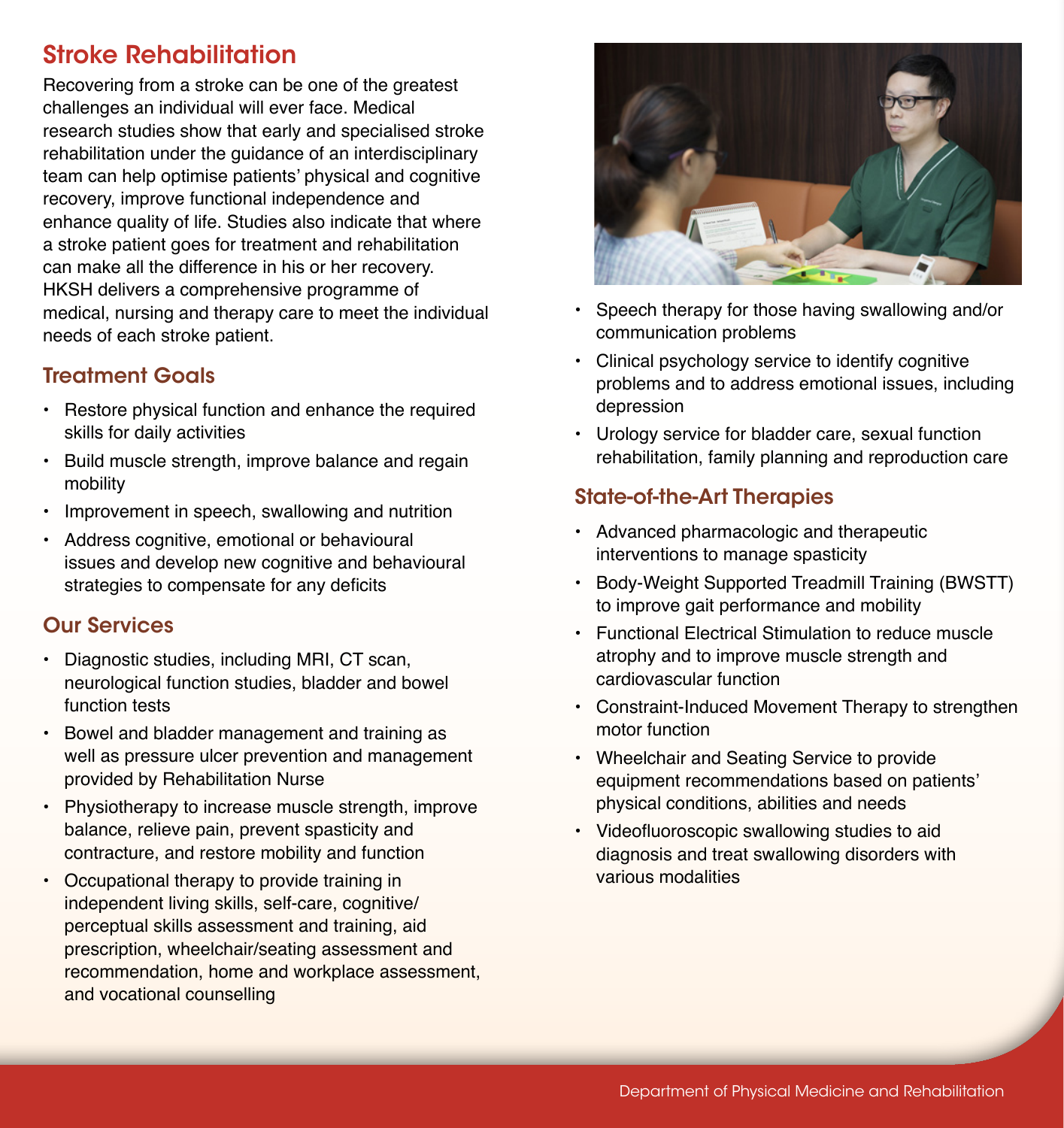• HKSH is the first and only private hospital in Hong Kong to install the Lokomat Robotic Gait-Training System to enhance motor and mobility function of patients with stroke



# Pain Rehabilitation

Acute pain is often a warning signal of injury or disease. Acute pain normally subsides following medical treatment and disease recovery. However, for a small proportion of patients, despite medical investigations and interventions, their pain becomes chronic without correctable cause, and is unresponsive to conventional treatments. Chronic pain is frequently associated with cervical and low back conditions, and disorders of the central or peripheral nervous system. Such uncontrolled and longstanding pain causes patients to withdraw into a downward spiral of anger, depression and despair. Pain patients' mobility strength, flexibility and endurance decrease, often to the point that even minor activities may aggravate their pain.

### Treatment Goals

The Pain Rehabilitation Team helps individuals to accomplish the following goals:

- Regain physical strength and endurance necessary for full participation in life activities
- Reduce level of pain and, when possible, help patients become free of addicting drugs
- Regain control of their pain and their life
- Reestablish normal relationships with family and friends
- Overcome depression and anxiety
- Replace a self-image of disability with one of wellness

## Our Approach

Our pain rehabilitation programme provides comprehensive specialised care to people experiencing chronic pain with an interdisciplinary team approach. Our Rehabilitation Specialist holds Subspecialty Certification in Pain Medicine, American Board of Physical Medicine and Rehabilitation. Our team works in a compassionate way to help people exceed their perceived limitations, eliminate harmful behaviours and replace them with healthy living. Following a comprehensive evaluation including review of the medical records from other institutions, detailed physical examination, special imaging studies and electrodiagnostic examination when necessary, an intensive interdisciplinary rehabilitation programme will be recommended. This may vary in intensity from inpatient care to a few hours of outpatient care per day.

Treatment options may include physical rehabilitation to improve body mechanics, muscle strength, flexibility and endurance. Non-addicting medications will be prescribed to control pain, insomnia and depression. Occupational therapy and work hardening will be provided to improve strength and endurance through the simulation of various work and leisure tasks. Some patients may benefit from clinical psychology evaluation, counselling and biofeedback training with the goal of pain control by reducing muscle tension and nervous system arousal. Referrals for special intervention procedures such as nerve blocks or electrical spinal cord stimulation may be needed for seleted patients.



Department of Physical Medicine and Rehabilitation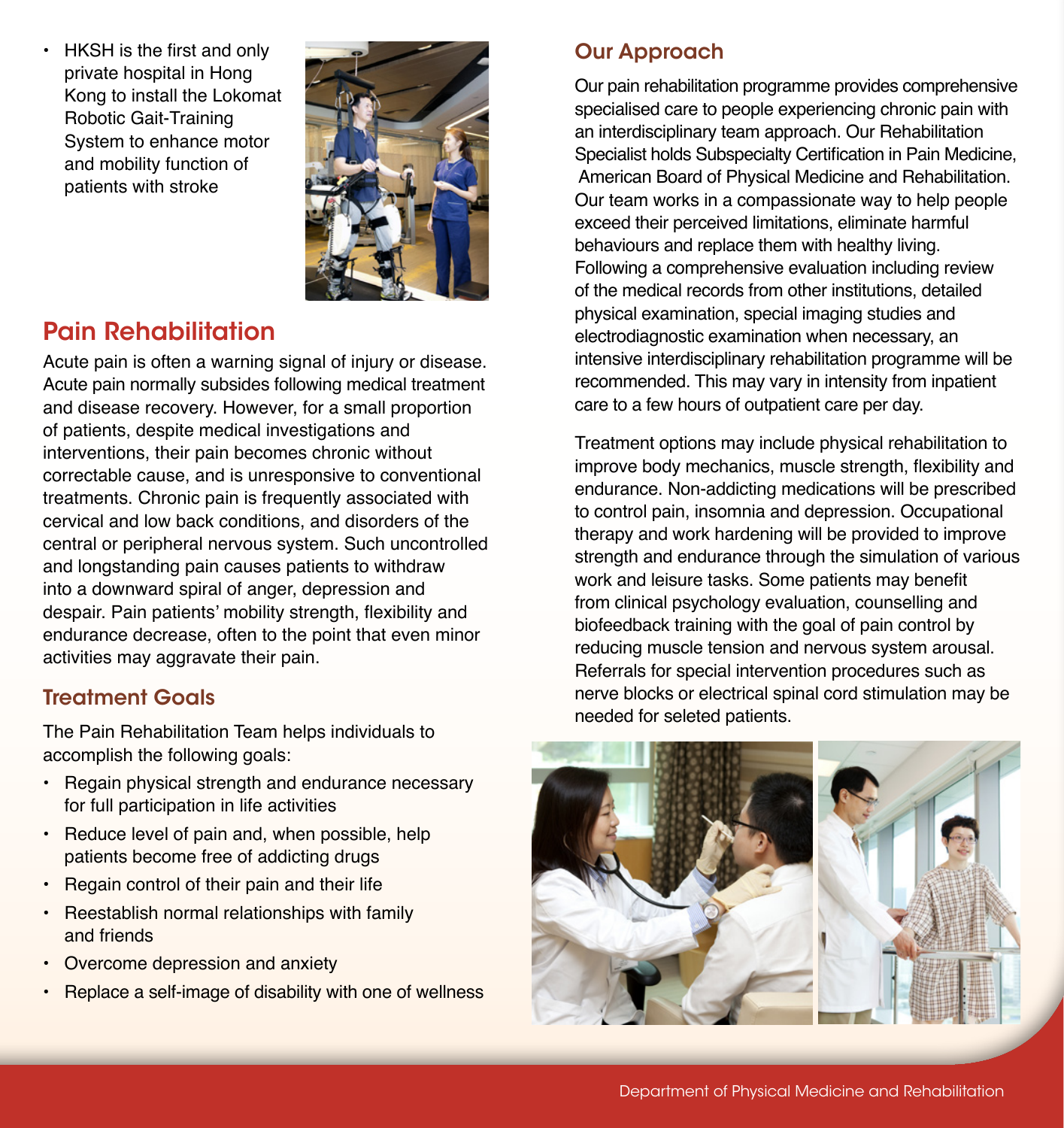# Orthopaedic Rehabilitation

Individuals who suffer from musculoskeletal injury, bone trauma, degenerative joint disease or has undergone joint replacement often have limited function and mobility, pain and other complications.

### Our Approach

Studies show that where an individual goes for treatment can make all the difference in his or her recovery. Research also indicates that early and intensive rehabilitation interventions can optimise functional gains. HKSH provides a comprehensive orthopaedic rehabilitation programme with medical, nursing and therapy care to meet the needs of each patient. Our goal-directed approach to orthopaedic and musculoskeletal rehabilitation provides tailor-made treatment programmes aimed at:

- Restoring physical function and enhancing the required skills for daily activities
- Building muscle strength and improving endurance
- Improving balance and regaining mobility
- Optimising independence

#### State-of-the-Art Therapies

- Advanced pharmacologic and therapeutic interventions to manage pain, muscle spasm and osteoporosis
- Body-Weight Supported Treadmill Training (BWSTT) to improve gait performance and mobility
- Functional Electrical Stimulation to reduce muscle atrophy and to improve muscle strength and cardiovascular function
- Hydrotherapy to strengthen motor function
- Occupational Therapy Service for assistive equipment and technologies based on patients' physical conditions, abilities and needs
- Orthotic Service provides custom-made orthoses and shoes

## Spinal Cord Injury Rehabilitation

Recovery from spinal cord injury involves great challenges and important choices. At HKSH, our multidisciplinary team of experts provides a comprehensive, integrated and intensive programme with medical, nursing and rehabilitation therapy to address the various needs of every patient, and to realise their life goals by optimising health, recovery and function. Our rehabilitation specialist is the first physician in Hong Kong who holds Subspecialty Certification in Spinal Cord Injury Medicine of the American Board of Physical Medicine and Rehabilitation.

#### Our Services

- Diagnostic studies, including MRI, CT scan, neurological function studies, bladder and bowel function test
- Bowel and bladder management and training as well as pressure ulcer prevention and management provided by Rehabilitation Nurse
- Physiotherapy to increase muscle strength, improve balance, relieve pain, prevent spasticity and contracture, and restore mobility and function
- Occupational therapy to provide training in independent living skills, self-care aid prescription, wheelchair/seating assessment and recommendation, home and workplace assessment, and vocational counselling